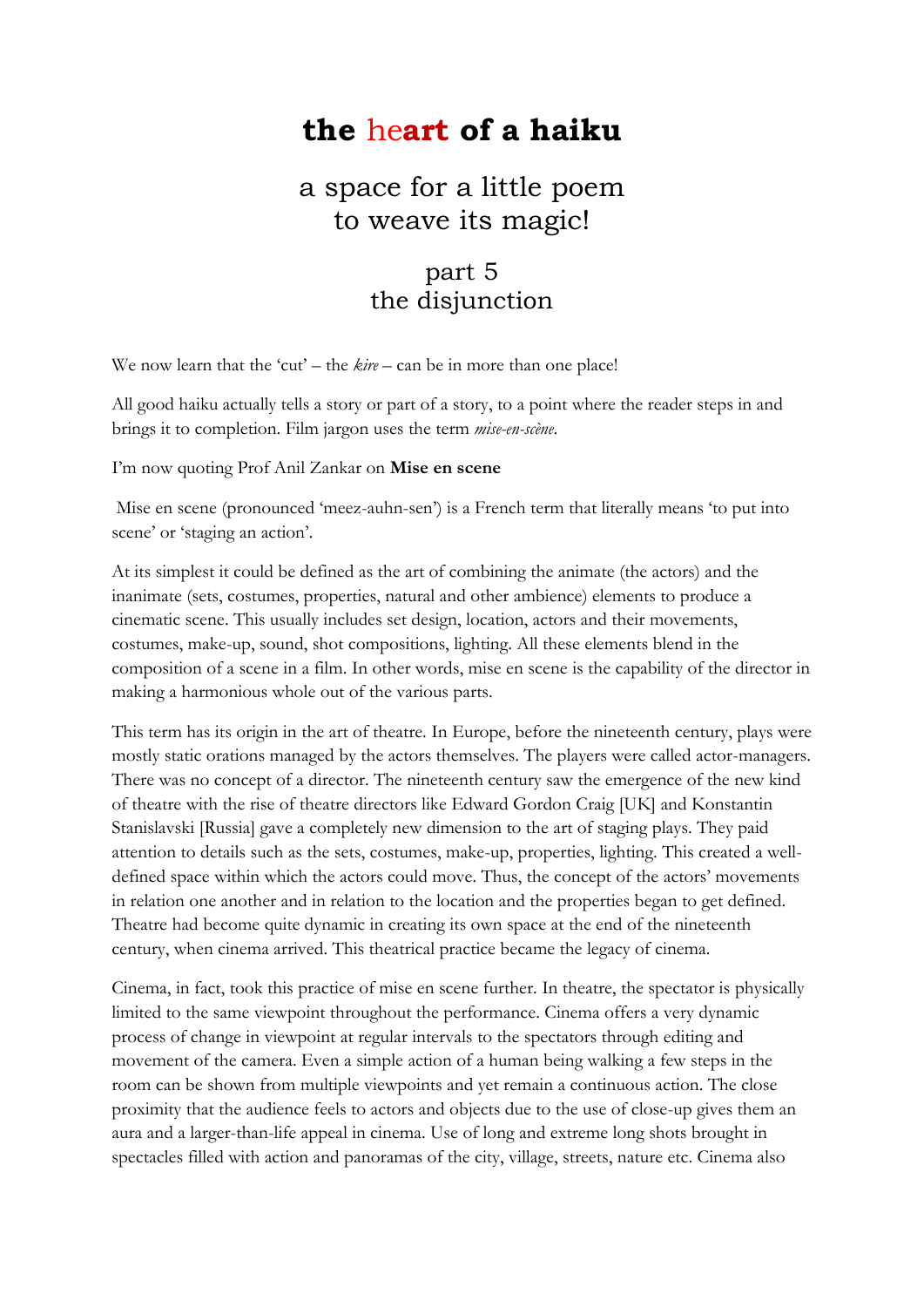had the additional facility of separating the actor and the action that theatre did not have. By being able to observe the actors very closely, cinema enhanced the presence of an actor.

Anil Zankar Prof Screen Studies & Research Film & Television Institute of India, Pune

Let's study this haiku along the lines of Mise en scene:

summer storm the windscreen wipers slice our silence

— Jo McInerney

If we are speaking of *mise-en-scène*, then yes, in this haiku three shots are very carefully selected and placed before the reader.

*summer storm*: the reader is given a picture of a summer storm, which brings to mind the onset on a rainy season. I see myself out there in the open, viewing the sky.

*the windscreen wipers*: the second line actually puts me behind the steering wheel, or I might be a passenger. I hear the rapid movement of the windscreen wipers as they swish from left to right.

*slice our silence*: this is an amazing leap which takes us into the interior worlds of these two people – who could they be? A couple? A parent and a child? Perhaps people with some sharp difference of opinion? We are all familiar with such silences. The story is left unfinished for the reader to fill in the details. In haiku this technique is called the semi-circle of a haiku, where some space is left for the reader to step in.

This brings us to the concept of 'montage,' another bit of film-world jargon. The dictionary defines 'montage' as 'the technique of selecting, editing, and piecing together separate sections of film to form a continuous whole.' This effective use of scissors to cut away all extraneous detail is what stopped me in my tracks when I first read this haiku. A technique used by master film directors for generations, it's not a bad technique to emulate when writing haiku.

Richard Gilbert's research into the practice of contemporary Japanese haiku has made him a strong advocate of the disjunction that often explains how a haiku works … and how it works wonders. If you understand the technique used by film directors to narrate a story, you'll understand the concept of 'disjunction.'

Richard says: "More than trying to achieve a 'cut' go for the 'disjunction' to create that surprise and that magical moment that brings so much joy to the reader."

Some examples of ku with effective disjunction:

 a baby's pee pulls roadside dust into rolling beads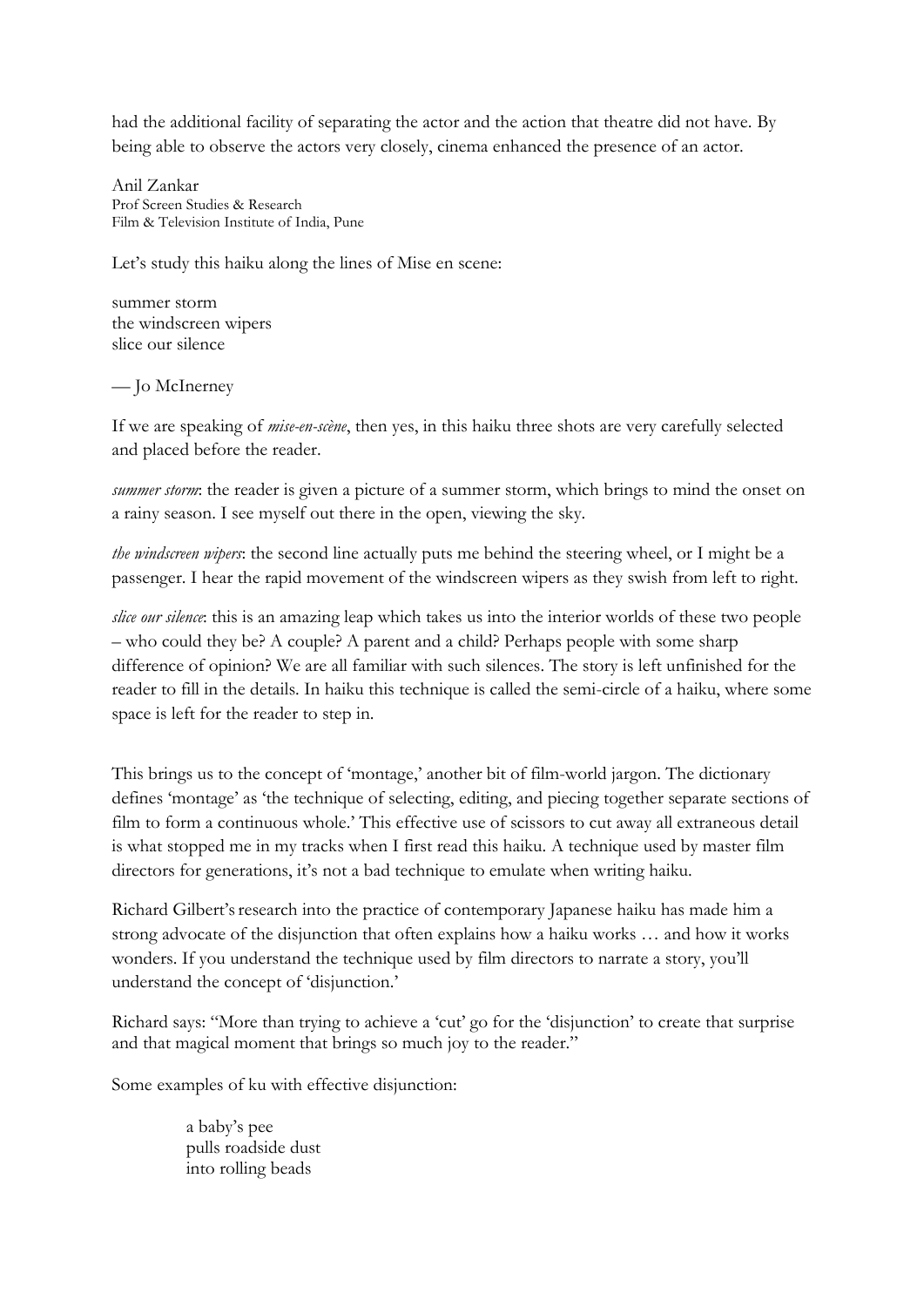— Ruth Yarrow

 in the prison graveyard just as he was in life convict 14302

— Johnny Baranski

 deep in raga sudden applause startles the singer

— Kala Ramesh

In Indian Classical Music, raaga means melody, and its root word in Sanskrit means 'passion.' There is a pun on the word 'raga' in this ku.

Unlike Western Classical Music, which is scored, Indian Classical is based on improvisation. Here a musician creates on the concert platform; Jazz comes closest to this. When a musician improvises, there is a natural need to go deep within herself.

The audience listening to Indian Classical Music may respond spontaneously with loud claps or appreciation at any time while the music is being created. This is not regarded as a disturbance but rather as an incentive to the artist to create better.

As expected, a musician, who is deep into the raga / melody, having lost touch with the outside world, is startled by the sudden appreciation from the listeners.

In this haiku, you see three different images with two disjunctions, coming together so naturally. . . creating that very effective 'surprise' at the end.

In a one-line haiku, the cuts are more easily visible. An example:

into the night a cuckoo returns the call

— Kala Ramesh

Here is a simple way to see the cuts in haiku. Look at the many disjunctions that can be found in the meaning of this one-line ku:

into the night into the night a cuckoo a cuckoo returns into the night a cuckoo returns into the night a cuckoo returns the call *Finally, this one-line ku curls back on itself*: returns the call into the night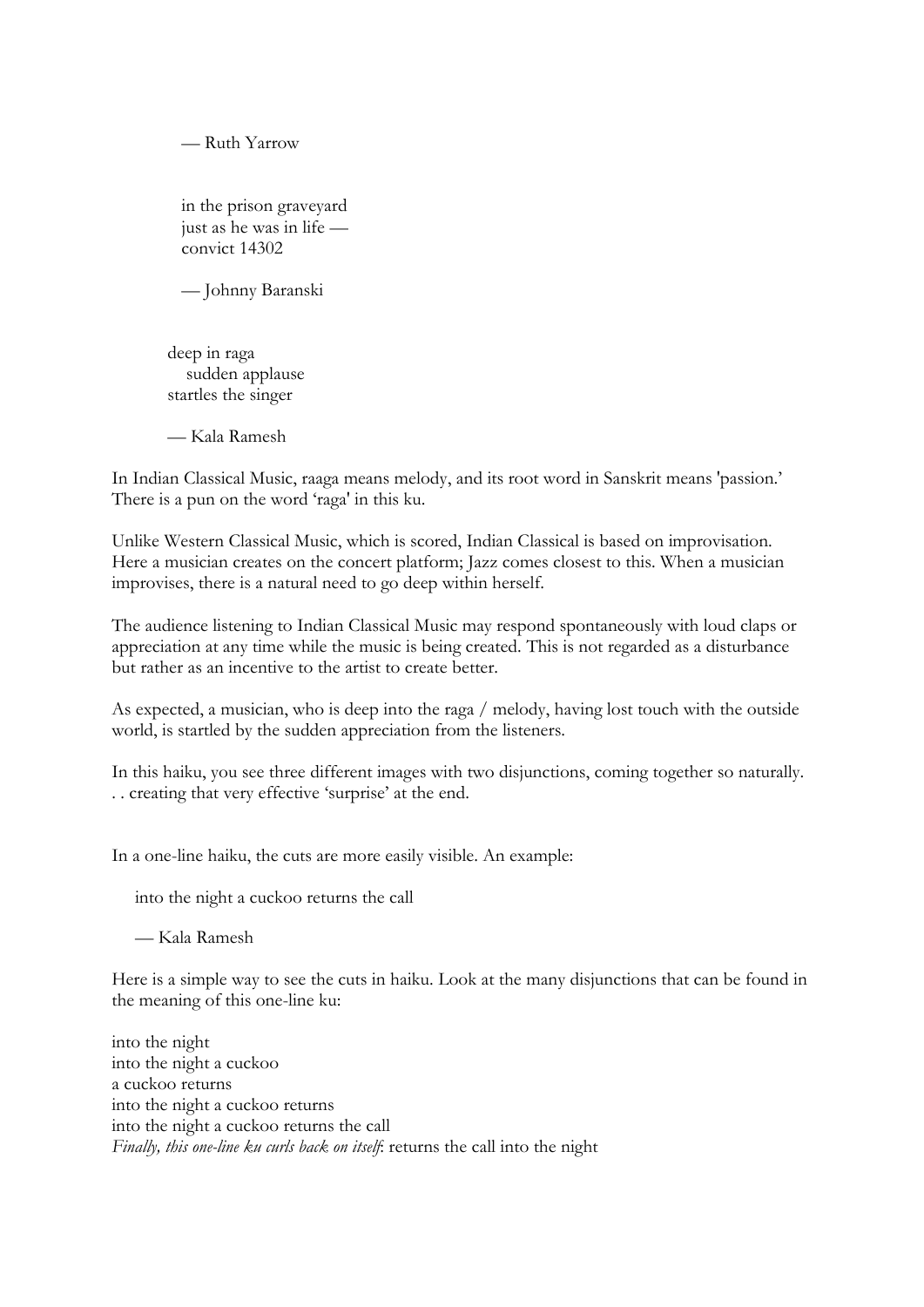Until we come to the last word 'call' we aren't aware of the mate who is waiting.

Here are two more examples of effective disjunction taken from Richard Gilbert's book: *The Disjunctive Dragonfly*

as an and you and you and you alone in the sea

— Richard Gilbert

I understood this beautiful one-line ku after I separated the first 'and'. Like the 'and' we are all connected but alone in this world – this is what this ku means to me.

as an 'and' you and you and you alone in the sea

 damp morning cash for a journey warm from the machine

— Dee Everts

 looking not looking road kill

— Christopher Herold

For more on this topic, read Richard Gilbert, "The Disjunctive Dragonfly: A Study of Disjunctive Method and Definitions," *Modern Haiku 35.2*, 2004 (*[http://bit.ly/291QMli\)](http://bit.ly/291QMli)*

My special thanks to **Jenny Angyal** for editing and proofreading this column.

*CitizenLit, founded by Jim Warner and Aubrie Cox has Kala Ramesh's short film on HaikuWALL India which she presented at the Haiku North America 2015 Conference, at Union College, Albany, NY.* <http://www.citizenlitcast.com/blog/2016/2/22/episode-115-haiku-north-america-scene-report> *Passionate about taking haiku to everyday spaces, Kala has a 2-hour haiku workshop and an evening of her reading at the Pune International Literary Festival on 2nd September.*

The copyright of the haiku rests with the authors. Copyrights of the title and the page rest with Kala Ramesh.

Publishing Credits: summer storm: *Jack Stamm Award 2009* baby's pee: *Frogpond 5:1 (1982)* in the prison graveyard- *Just a Stone's Throw 2006* deep in raga: *Triplopia VI:2. 2007* into the night: *Kokako, annual print edition, September 2007* as an and: *Roadrunner 11.2* damp morning: *End-grain*